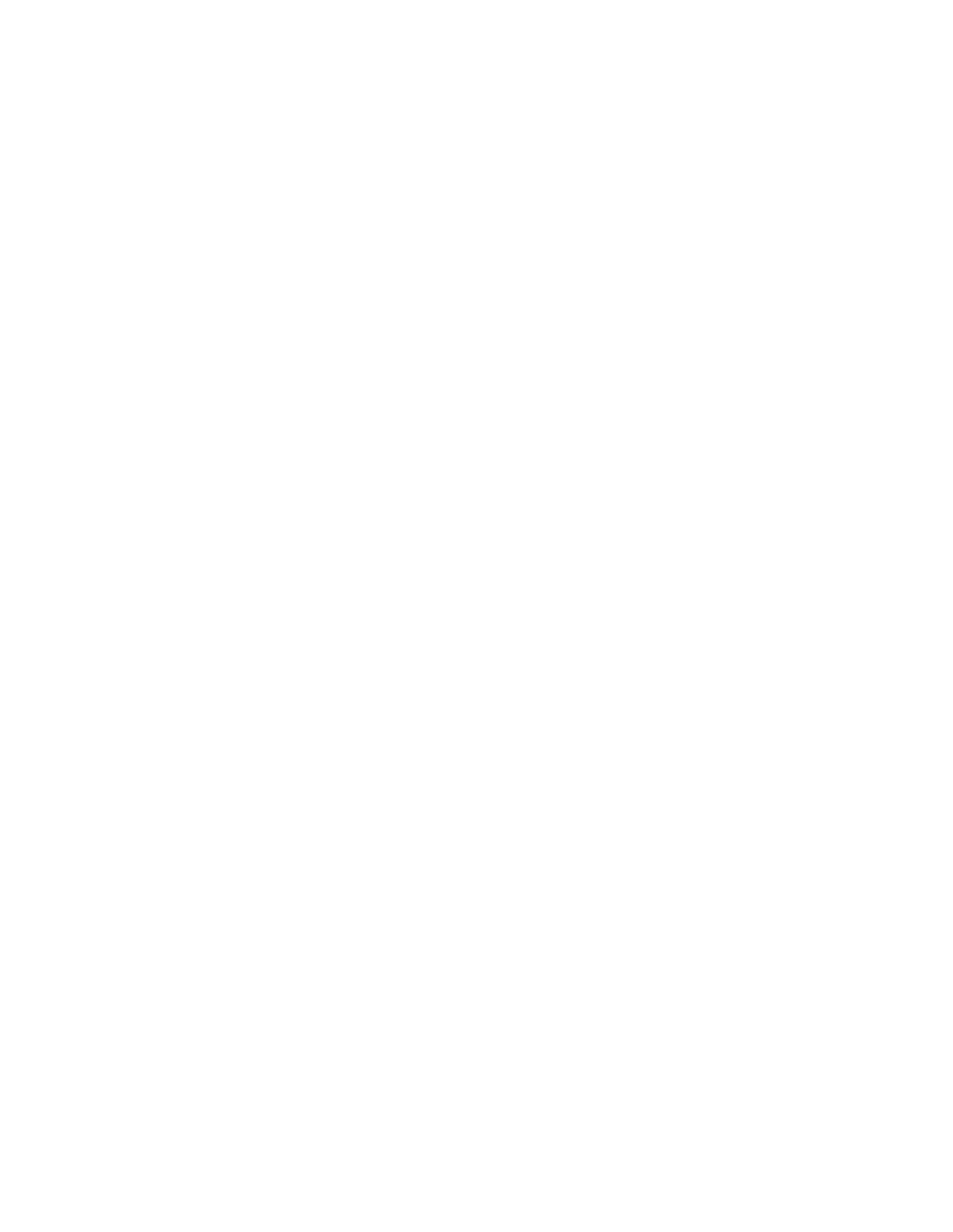#### **Before the RURAL UTILITIES SERVICE DEPARTMENT OF AGRICULTURE and**

## **NATIONAL TELECOMMUNICATIONS AND INFORMATION ADMINISTRATION DEPARTMENT OF COMMERCE**

| In the Matter of                                                       |  |
|------------------------------------------------------------------------|--|
| <b>Broadband Opportunity Council</b><br>Notice and Request for Comment |  |
|                                                                        |  |

Docket No. 1540414365-5365-01 RIN 0660-XC019



## **COMMENTS OF AMERICAN CABLE ASSOCIATION ON THE BROADBAND OPPORTUNITY COUNCIL NOTICE AND REQUEST FOR COMMENT**

The American Cable Association (" $ACA$ ")<sup>1</sup> hereby files these comments in response to

the Rural Utilities Service ("RUS") and the National Telecommunications and Information

Administration ("NTIA") Broadband Opportunity Council ("BOC") Notice and Request for

Comment ("Request for Comment") on "actions the federal government can take to promote

broadband deployment, adoption, and competition, including by identifying and removing

 $\mathbf{1}$ <sup>1</sup> ACA represents over 800 independent cable operators, incumbent telephone companies, municipal utilities, and other local providers of video, broadband, and voice communications services using a variety of technology platforms. These providers offer service in smaller communities and rural areas, as well as by overbuilding other providers in urban and suburban markets. In aggregate, these providers pass nearly 19 million homes and serve nearly 7 million with video or broadband service. Approximately 2.75 million households subscribe to ACA members' residential voice service, including nonnomadic VoIP service.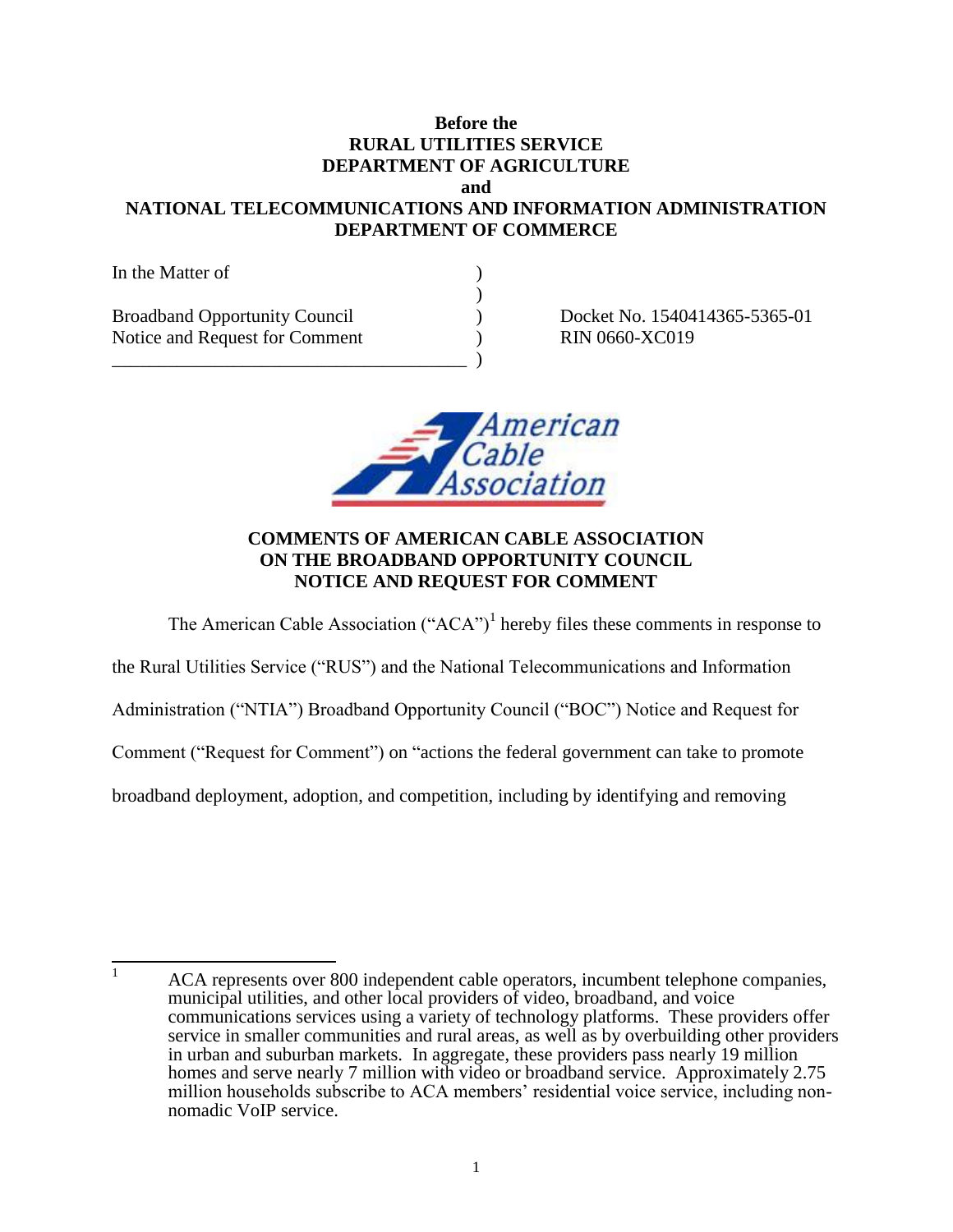regulatory barriers unduly impeding investments in broadband technology" in furtherance of the March 23, 2015 Presidential Memorandum on the same subject. $<sup>2</sup>$ </sup>

In these comments, ACA responds to the question presented in the Request for Comment: "What regulatory barriers exist within the agencies of the Executive Branch to the deployment of broadband infrastructure?"<sup>3</sup> In short, ACA submits that despite the important steps that Executive Branch agencies<sup>4</sup> have taken to identify and eliminate federal barriers to broadband infrastructure deployment, ACA members face continuing problems in obtaining timely and streamlined access to government rights of way and other federal government controlled infrastructure and facilities ("federal assets"). To address these problems, ACA recommends that the Executive Branch agencies: (1) assign project-specific, dedicated points of contact within each agency (including a coordinating agency for multi-agency reviews) to be responsible for the permitting process for access to federal assets; (2) implement a 150-day "shot clock" within which an agency must act on requests for permits for access to federal assets; and (3) report annually to NTIA on the average amount of time required during the previous calendar year to process permits for access to federal assets.<sup>5</sup> Further, NTIA should maintain on a page on its website an up-to-date list of all dedicated points of contact at each agency and a compilation of each agency's "time to permit" data. By implementing these reforms, the Executive Branch can streamline the permitting process, decrease the costs of deployments, and

 $\frac{1}{2}$ *See* Memorandum for the Heads of Executive Departments and Agencies, *Expanding Broadband Deployment and Adoption by Addressing Regulatory Barriers and Encouraging Investment and Training* (Mar. 23, 2015), *available at*  [https://www.whitehouse.gov/the-press-office/2015/03/23/presidential-memorandum](https://www.whitehouse.gov/the-press-office/2015/03/23/presidential-memorandum-expanding-broadband-deployment-and-adoption-addr)[expanding-broadband-deployment-and-adoption-addr.](https://www.whitehouse.gov/the-press-office/2015/03/23/presidential-memorandum-expanding-broadband-deployment-and-adoption-addr)

<sup>3</sup> *See* Broadband Opportunity Council Notice and Request for Comment, Docket No. 1540414365-5365-01, 80 Fed. Reg. 23785 (Apr. 29, 2015).

<sup>4</sup> In these comments, ACA uses the term "Executive Branch agencies" to mean those agencies that are members of the Broadband Opportunity Council.

<sup>&</sup>lt;sup>5</sup> NTIA should post this information on its website.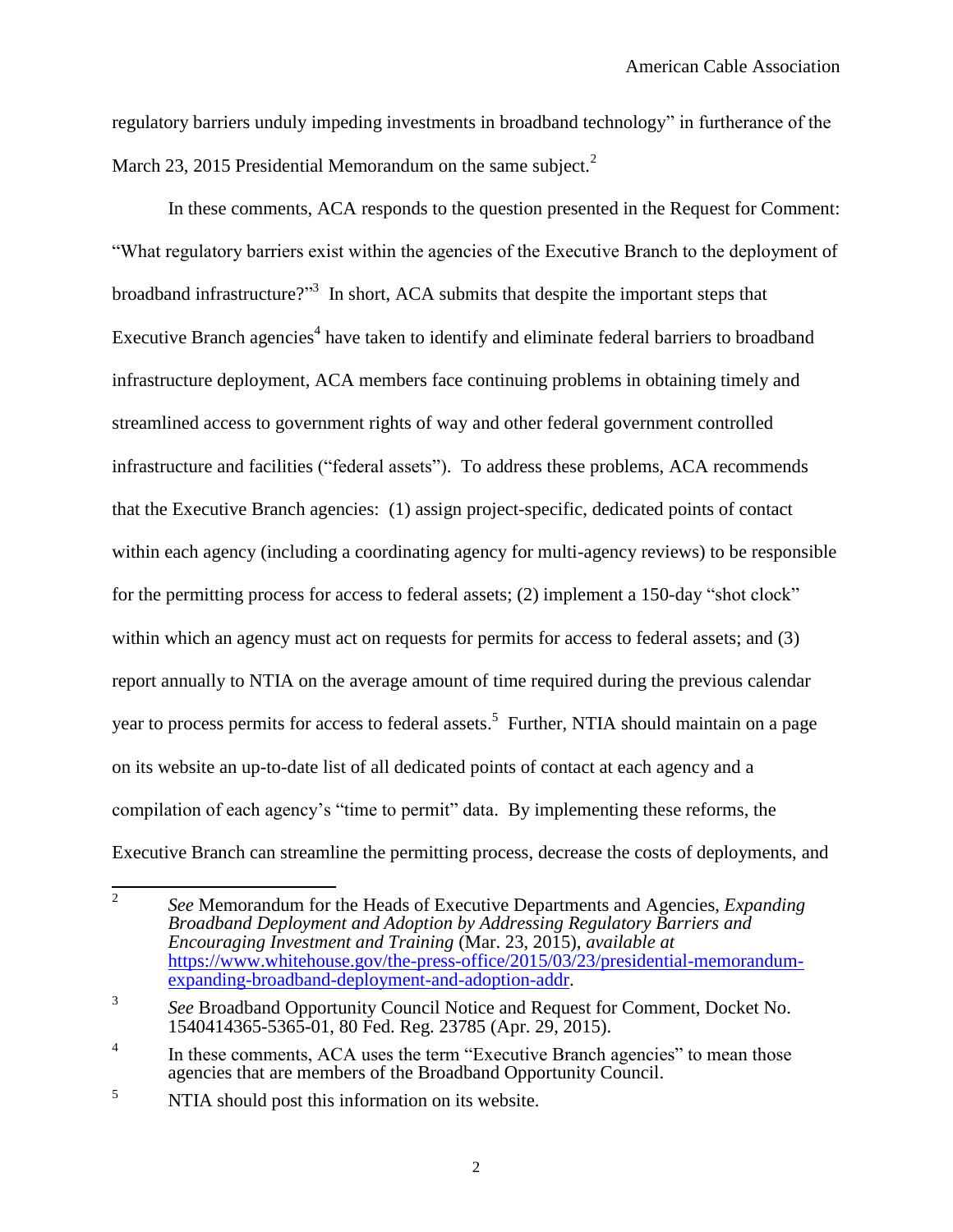minimize delays and uncertainty that ACA members face in deploying their networks on or through federally owned or controlled assets.

#### **I. ACA APPRECIATES EXECUTIVE BRANCH ACTIONS TO DATE, BUT BROADBAND PROVIDERS FACE CONTINUING PROBLEMS OBTAINING ACCESS TO FEDERAL ASSETS IN A TIMELY AND COORDINATED FASHION**

ACA appreciates the efforts that the Executive Branch agencies have taken to lower

government barriers to broadband deployment and agrees with many of the proposals set forth in

the various progress reports and implementation plans of the Broadband Deployment on Federal

Property Working Group and Steering Committee on Federal Infrastructure Permitting and

Review Process Improvement.<sup>6</sup> However, after discussions with ACA members, it is clear that

providers still face significant difficulty obtaining timely and coordinated approvals for access to

federal government assets. Therefore, the establishment of the Broadband Opportunity Council

 6 *See* Executive Order 13604, *Improving Performance of federal Permitting and Review of Infrastructure Projects*, 77 Fed. Reg. 18887 (Mar. 22, 2012); The White House, *Implementing Executive Order 13604 on Improving Performance of Federal Permitting and Review of Infrastructure Projects: Federal Plan for Modernizing the Federal Permitting and Review Process for Better Projects, Improved Environmental and Community Outcomes, and Quicker Decisions* (June 2012), *available at*  [http://www.permits.performance.gov/sites/all/themes/permits2/files/federal\\_plan.pdf.](http://www.permits.performance.gov/sites/all/themes/permits2/files/federal_plan.pdf) (Unfortunately, while EO 13604 specifically identified broadband infrastructure deployment as a type of major infrastructure project, the Steering Committee's implementation of the federal action plan does not appear to have addressed barriers to broadband infrastructure deployment.); Report to the President, *Rebuilding America's Infrastructure: Cutting Timelines and Improving Outcomes for Federal Permitting and Review of Infrastructure Projects* (May 2013), *available at*  [https://www.whitehouse.gov/sites/default/files/omb/reports/report-to-the-president](https://www.whitehouse.gov/sites/default/files/omb/reports/report-to-the-president-rebuilding-americas-infrastructure.pdf)[rebuilding-americas-infrastructure.pdf;](https://www.whitehouse.gov/sites/default/files/omb/reports/report-to-the-president-rebuilding-americas-infrastructure.pdf) Executive Order 13616, *Accelerating Broadband Infrastructure Deployment*, 77 Fed. Reg. 36903 (June 14, 2012); Broadband Deployment on Federal Property Working Group, "Implementing Executive Order 13616: Progress on Accelerating Broadband Infrastructure Deployment" (Aug. 2013), *available at*  [https://www.whitehouse.gov/sites/default/files/microsites/ostp/broadband\\_eo\\_implement](https://www.whitehouse.gov/sites/default/files/microsites/ostp/broadband_eo_implementation.pdf) [ation.pdf;](https://www.whitehouse.gov/sites/default/files/microsites/ostp/broadband_eo_implementation.pdf) Presidential Memorandum, "Modernizing Federal Infrastructure Review and Permitting Regulations, Policies, and Procedures" (May 17, 2013), *available at* [https://www.whitehouse.gov/the-press-office/2013/05/17/presidential-memorandum](https://www.whitehouse.gov/the-press-office/2013/05/17/presidential-memorandum-modernizing-federal-infrastructure-review-and-pe)[modernizing-federal-infrastructure-review-and-pe;](https://www.whitehouse.gov/the-press-office/2013/05/17/presidential-memorandum-modernizing-federal-infrastructure-review-and-pe) and Steering Committee on Federal Infrastructure Permitting and Review Process Improvement, "Implementation Plan for the Presidential Memorandum on Modernizing Infrastructure Permitting," *available at*  [http://www.permits.performance.gov/pm-implementation-plan-2014.pdf.](http://www.permits.performance.gov/pm-implementation-plan-2014.pdf)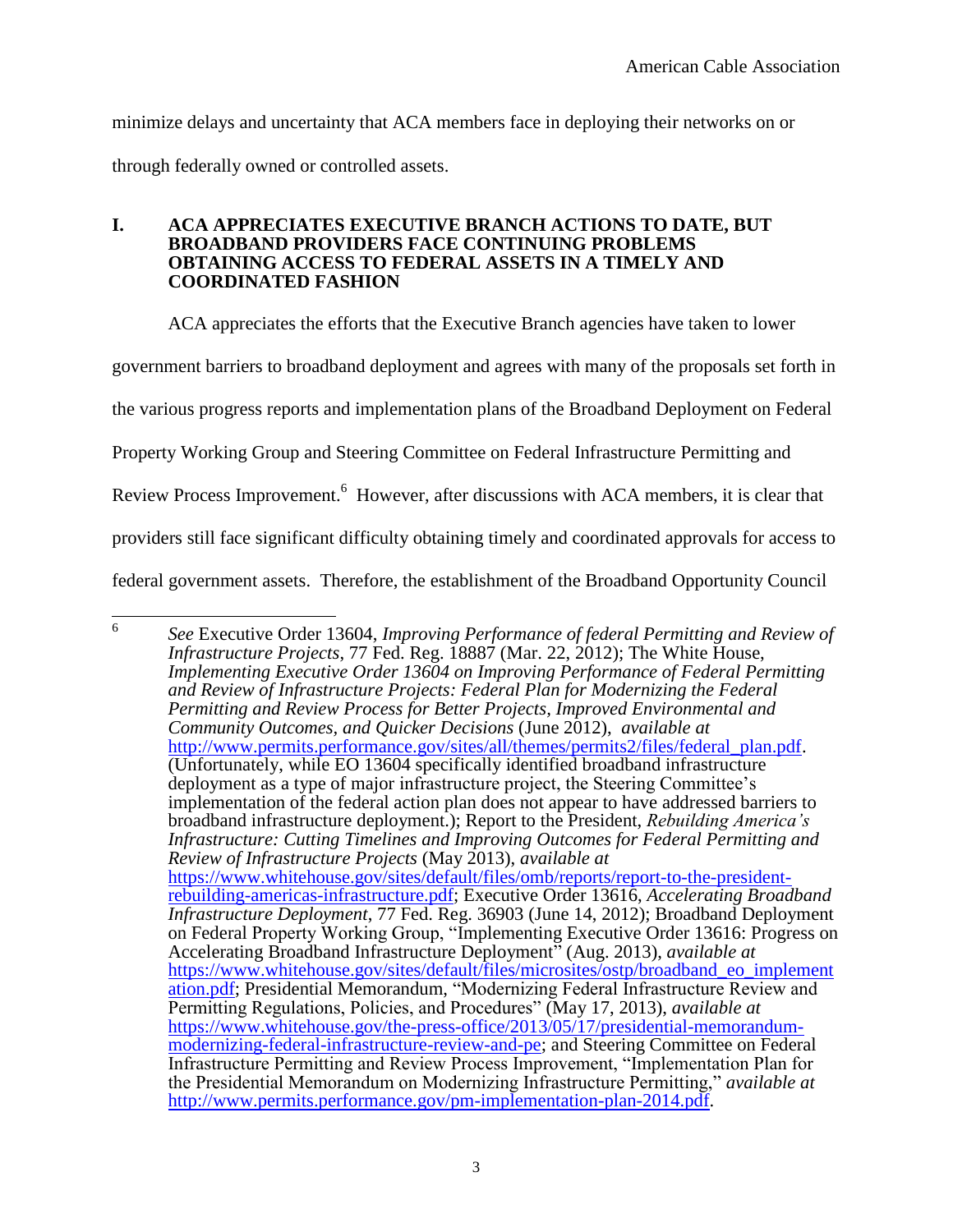and this Request for Comment provides a real opportunity for the federal government to identify and address delays and costs that broadband providers face in deploying their networks using federal assets.

For ACA members seeking permits from private entities in the normal course of commercial dealings, the standard timeframe for approval for access to private rights of way is at most 30 days. In contrast, the process for obtaining permits for access to federal assets can take months, if not years, particularly in rural and remote areas. Multi-agency approval processes can further delay deployment, leading to duplicative and uncoordinated reviews and increased costs for providers. As a result of these delays, providers are either forced to wait for approval or seek more costly private-sector alternatives to deploy high-speed broadband infrastructure to the communities that demand it.

For example, ACA member Sierra Nevada Communications ("SNC") faced a particularly egregious delay by a federal government gatekeeper, the U.S. Forest Service ("UFS") within the U.S. Department of Agriculture.<sup>7</sup> SNC sought to provide high-speed, wireline broadband service to the 5,000 residents of Long Barn, Cold Springs, and Pinecrest/Strawberry, towns in or bordering California's Stanislaus National Forest. For years, these residents received only lowspeed wireless access because of the surrounding forestland. And yet, despite requests from consumers for high-speed broadband, SNC was unable to deploy service for over seven years after applying for access to rights of way because UFS failed to approve SNC's permit application.

7

*See In the Matter of Acceleration of Broadband Deployment: Expanding the Reach and Reducing the Cost of Broadband Deployment by Improving Policies Regarding Public Rights of Way and Wireless Facilities Siting*, WC Docket No. 11-59, Reply Comments of the American Cable Association, 8-9 (Sept. 30, 2011).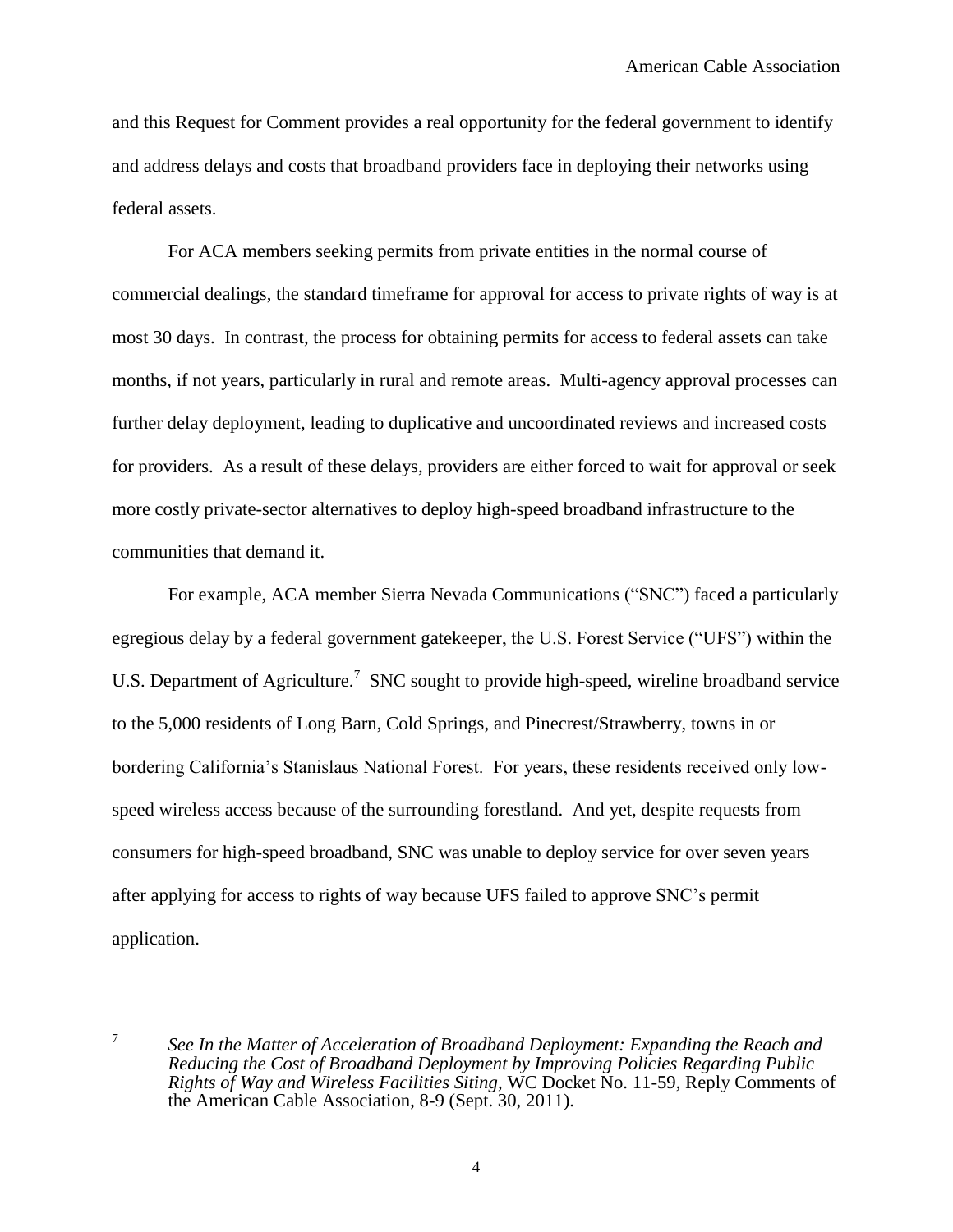SNC is not alone in facing permitting delays from the UFS. ACA member Vyve Broadband has faced delays of over a year in its attempt to access conduit in rights of way from UFS to deploy broadband through an existing tunnel in the Cumberland Gap National Historic Park in Tennessee. While it waits for UFS approval, Vyve has had to lease capacity from another provider at a significant cost. $8\,$  If Vyve had some assurance that UFS would process its application in a more timely fashion, it could lower these costs and more quickly address the needs of the communities it serves.

ACA member Eagle Communications encountered unjustified delays in obtaining approvals to access land in the jurisdiction of the U.S. Army Corps of Engineers within the Department of Defense.<sup>9</sup> Eagle attended a pre-application meeting and submitted an application to access two miles of road controlled by the Corps as part of a project to run fiber optic cable for broadband services in Clay County, Kansas. Although the project was small and not complicated and the Corps did not conduct studies or engage in any engineering work, Eagle did not receive approval of its application for twelve weeks.

Finally, because the federal government owns or administers much of the land in Alaska (particularly above the Arctic Circle), providers there face unique restrictions and processes when obtaining federal approval to deploy broadband infrastructure. For instance, ACA member GCI has found that federal restrictions on land use and a burdensome permitting process in Alaska often raise costs to the point where new deployments and upgrades are infeasible. This is particularly true where infrastructure projects require GCI to obtain approvals from multiple

 8 These higher costs are passed through to consumers which result in higher retail prices and lower adoption rates, both of which run counter to the objectives of the Administration.

<sup>9</sup> *See id.* at 7-8.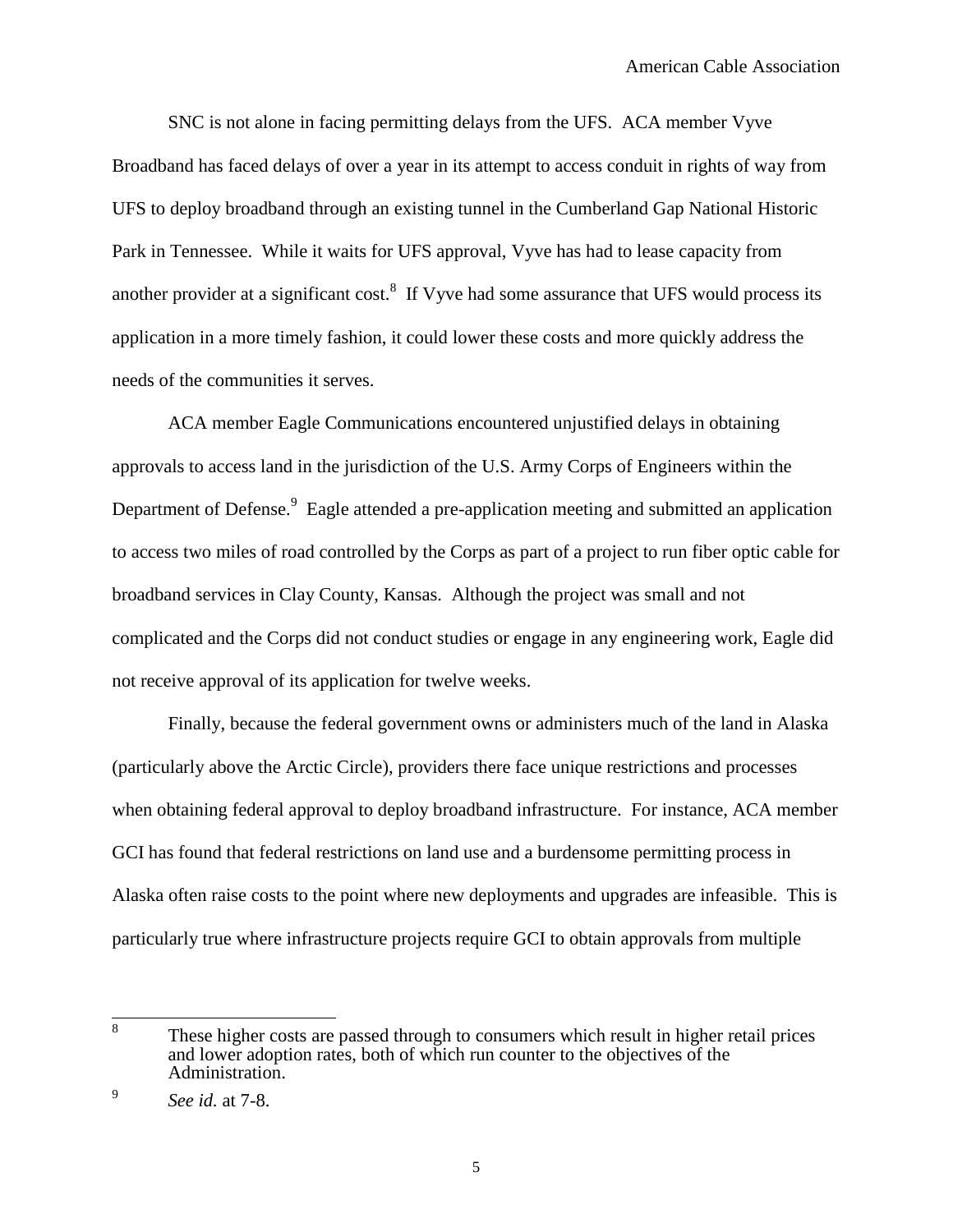federal agencies.<sup>10</sup> As a consequence, GCI often must re-route its networks through state and Alaska Native lands, where the costs and duration of the permitting process better support the business case for deployment.

These are just a few examples of problems ACA members have encountered in seeking access from Executive Branch gatekeepers with respect to rights of way, which, as a result, inhibit the provision of new broadband services. Accordingly, the BOC should propose immediate, concrete actions to remove these barriers to deployment and ensure that all Americans can benefit from access to high-speed connectivity. As ACA explains in the next section, there are "tried and true" remedies – ones used elsewhere – that can lead to beneficial outcomes for private providers and their customers and for the federal government.

#### **II. TO ADDRESS FEDERAL REGULATORY BARRIERS TO BROADBAND DEPLOYMENT, THE EXECUTIVE BRANCH SHOULD REQUIRE AGENCIES TO HAVE DEDICATED PERSONNEL FOR THE PERMITTING PROCESS AND SHOULD ADOPT FIRM DEADLINES FOR PERMIT APPROVALS**

To improve the timeliness and coordination of the permitting process for access to government rights of way and other government infrastructure and facilities, ACA recommends the following improvements to the federal permitting process. First, Executive Branch agencies should assign dedicated personnel with sufficient authority to oversee and have responsibility for acting on permit applications from private sector firms. Where the permitting process involves a single agency, the agency should assign a dedicated person within the agency to serve as the point of contact. This point of contact should have permitting approval as his or her primary job

 $10\,$ ACA also has spoken to a member that has received support from the Rural Utilities Service and that has experienced delays in coordinating its network build with federal and state agencies responsible for ensuring compliance with environmental and historic designation laws and regulations. It too believes the multi-agency coordination process can and should be streamlined to facilitate deployments, including by dedicating personnel to be responsible for and undertake the task.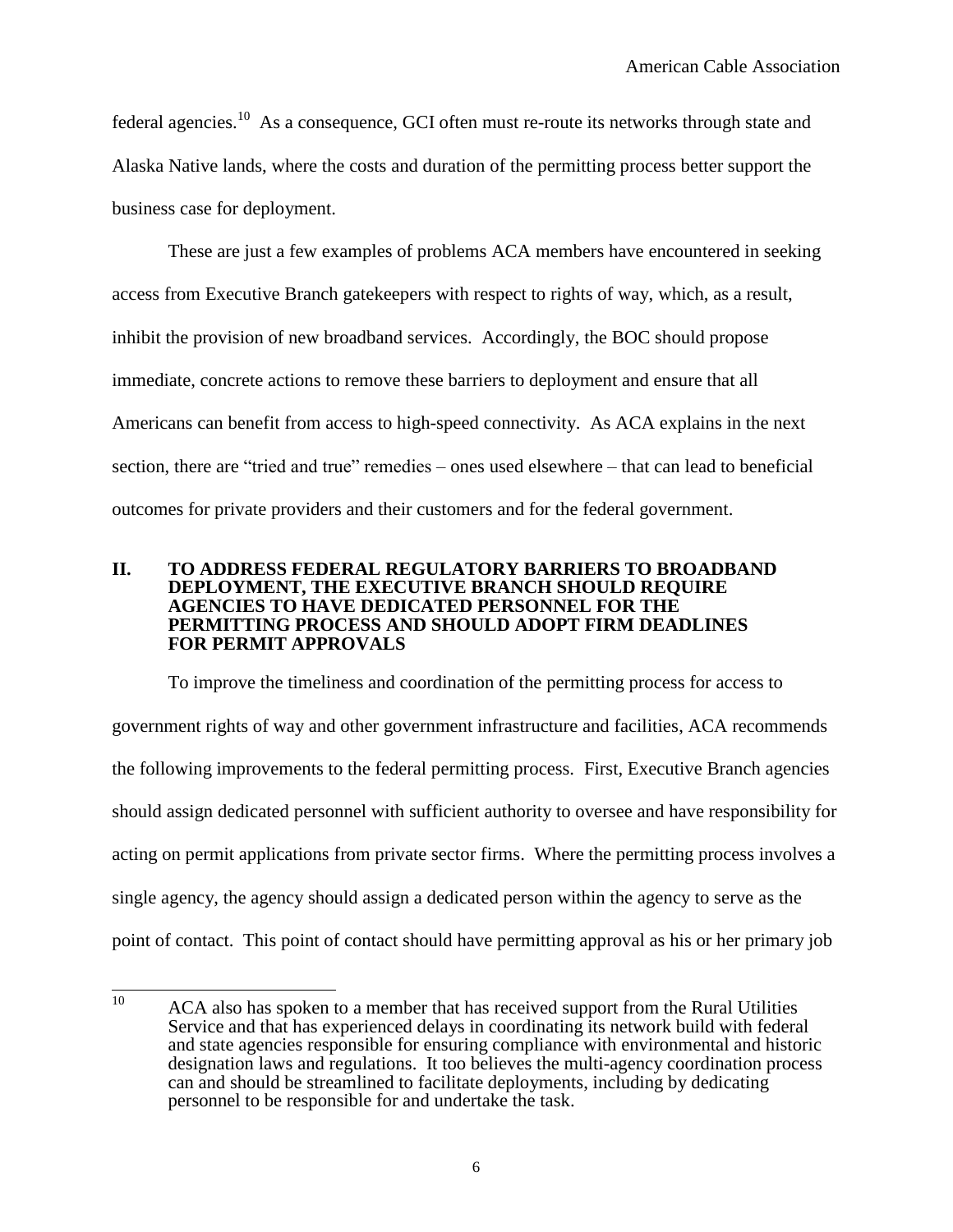function, and should be responsible for maintaining an open channel of communication with the applicants to keep them apprised of developments in the permitting process. Where the permitting process involves multiple agencies, the government should assign an interagency team to coordinate and consolidate the review process, with one agency serving as the coordinating agency and a single individual from that agency serving as the dedicated point of contact for the review. Regardless of whether the review involves one or more agencies, the dedicated point of contact should be responsible for ensuring that the review is conducted in an efficient and timely manner.

A dedicated point of contact will provide clarity and coordination to a process that historically has been both burdensome and excessively complicated. Further, this proposal is consistent with the Steering Committee's recommendations $11$  and the broader goals of the President's efforts to streamline review processes and promote broadband infrastructure deployment. For these reasons, the BOC should recommend that Executive Branch agencies establish dedicated points of contact to streamline the permitting process.

Second, the BOC should have agencies adopt a 150-day shot clock on acting on permits for access to federal assets. As stated above, commercial approvals generally take no more than 30 days. While ACA submits that the federal government should strive to reach parity with these average private sector approval timelines, it recognizes that given a variety of important federal interests—including environmental protection and the preservation of historic properties—some flexibility is warranted. If the agency ultimately rejects the application, it should provide specific reasons for the rejection, identify steps to cure any issues with the

 $11$ 

See Implementation Plan at 10.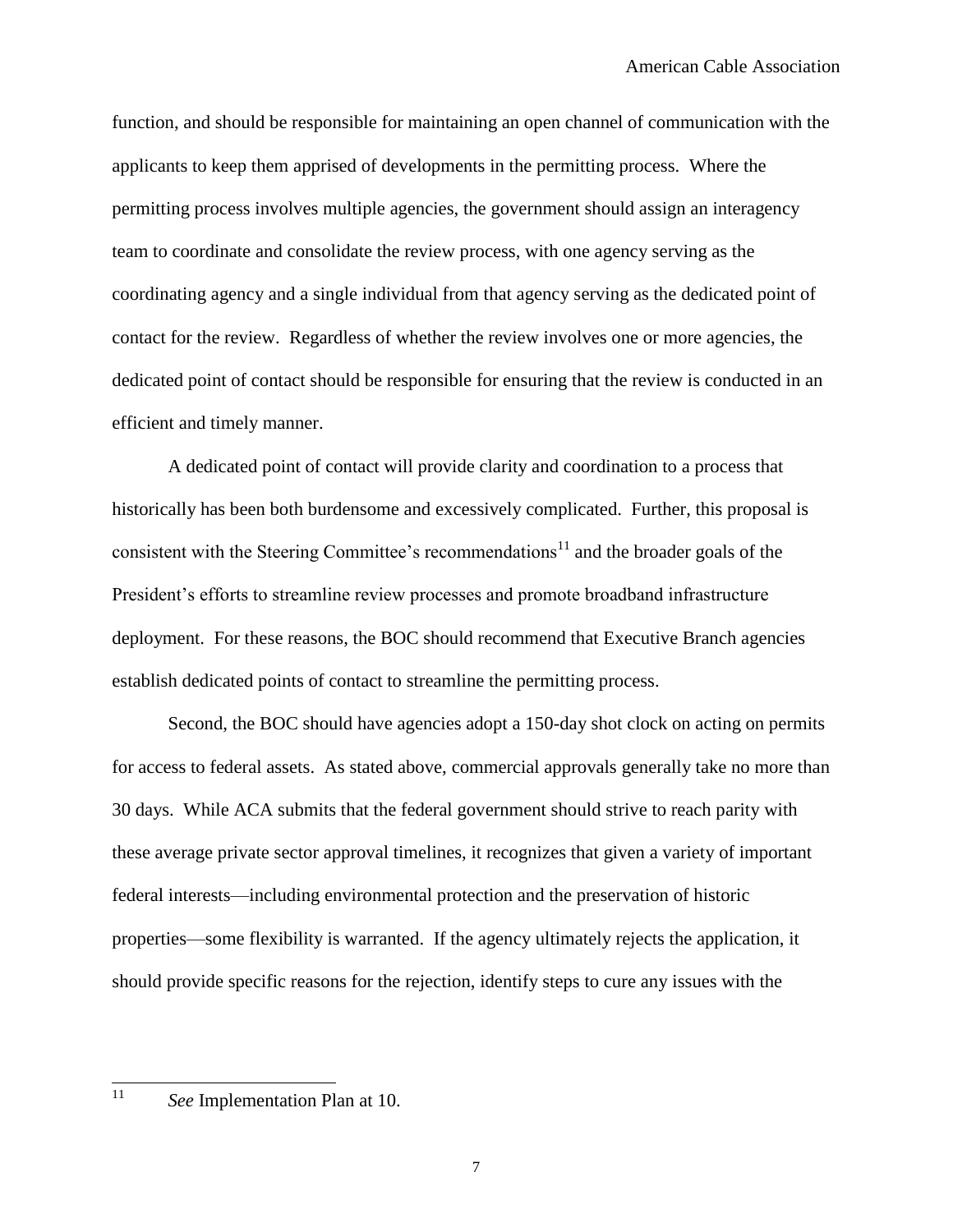application, and set an abbreviated timeline (*e.g*., 30 days) within which to resubmit a corrected application for expedited review.<sup>12</sup>

This 150-day shot clock is consistent with the FCC's maximum timeframe available for non-collocated wireless facilities siting, as well as the maximum timeframe for wireline pole attachment requests under its pole attachment rules.<sup>13</sup> Further, the shot clock is approximately five times the maximum length of time that ACA members tend to experience in the context of private rights of way, and therefore should address the vast majority of contingencies, including environmental reviews and concurrent multi-agency approval processes.<sup>14</sup> At the same time, this

<sup>13</sup> In 2009, the FCC issued a Declaratory Ruling that imposed a 90-day shot clock for local governments to act on an application to collocate wireless facilities, and a 150-day shot clock for any other wireless facility application. *See Petition for Declaratory Ruling to Clarify Provisions of Section 332(c)(7)(B) to Ensure Timely Siting Review and to Preempt Under Section 253 State and Local Ordinances that Classify All Wireless Siting Proposals as Requiring a Variance*, WT Docket No. 08-165, Declaratory Ruling, FCC 09-99 (rel. Nov. 18, 2009). That same year, the FCC updated its pole attachment rules, adopting a four-stage timeline that, for most wireline attachment requests, provides a maximum of 148 days for attachers to access privately owned utility poles. *See In the Matter of Implementation of Section 224 of the Act*, *et al.*, WC Docket No. 07-245, *et al*., Report and Order and Order on Reconsideration, FCC 11-50 (rel. Apr. 7, 2011). In 2014, the FCC took steps to relieve providers of small wireless technologies of certain environmental review requirements, and further modernized its shot-clock rules. *See In the Matter of Acceleration of Broadband Deployment by Improving Wireless Facilities Siting Policies*, *et al.*, WT Docket No. 13-238, *et al.*, Report and Order, FCC 14-153 (rel. Oct. 21, 2014) ("2014 Wireless Siting Order").

<sup>14</sup> In its August 2013 Progress Report, the Working Group stated that it was developing mechanisms to streamline environmental and historic preservation review processes, including exemptions for activities that would not normally result in significant environmental effects. *See* Progress Report at 10-11. As the Working Group recognizes, "the time required to complete the required Section 106 review may . . . place a tremendous burden on both applicants and Federal agencies tasked with, or assisting with, broadband implementation." *See id.* at 11. ACA supports this effort, which is consistent with actions the FCC has taken to limit unnecessary environmental reviews in the wireless facilities siting context. *See, e.g.*, 2014 Wireless Siting Order, ¶¶ 23-105.

 $12$ In the case of an incomplete application, the agency should be required to notify an applicant that its application is incomplete within 30 days from the date the applicant first submits its application. The notification should specify why the application is incomplete, provide specific steps that the applicant can take to complete its application, and set a timeframe within which the applicant may supplement its application. During this time period, the 150-day timeline should be tolled. If the agency fails to notify the applicant that its application is incomplete within 30 days, the application should be deemed complete.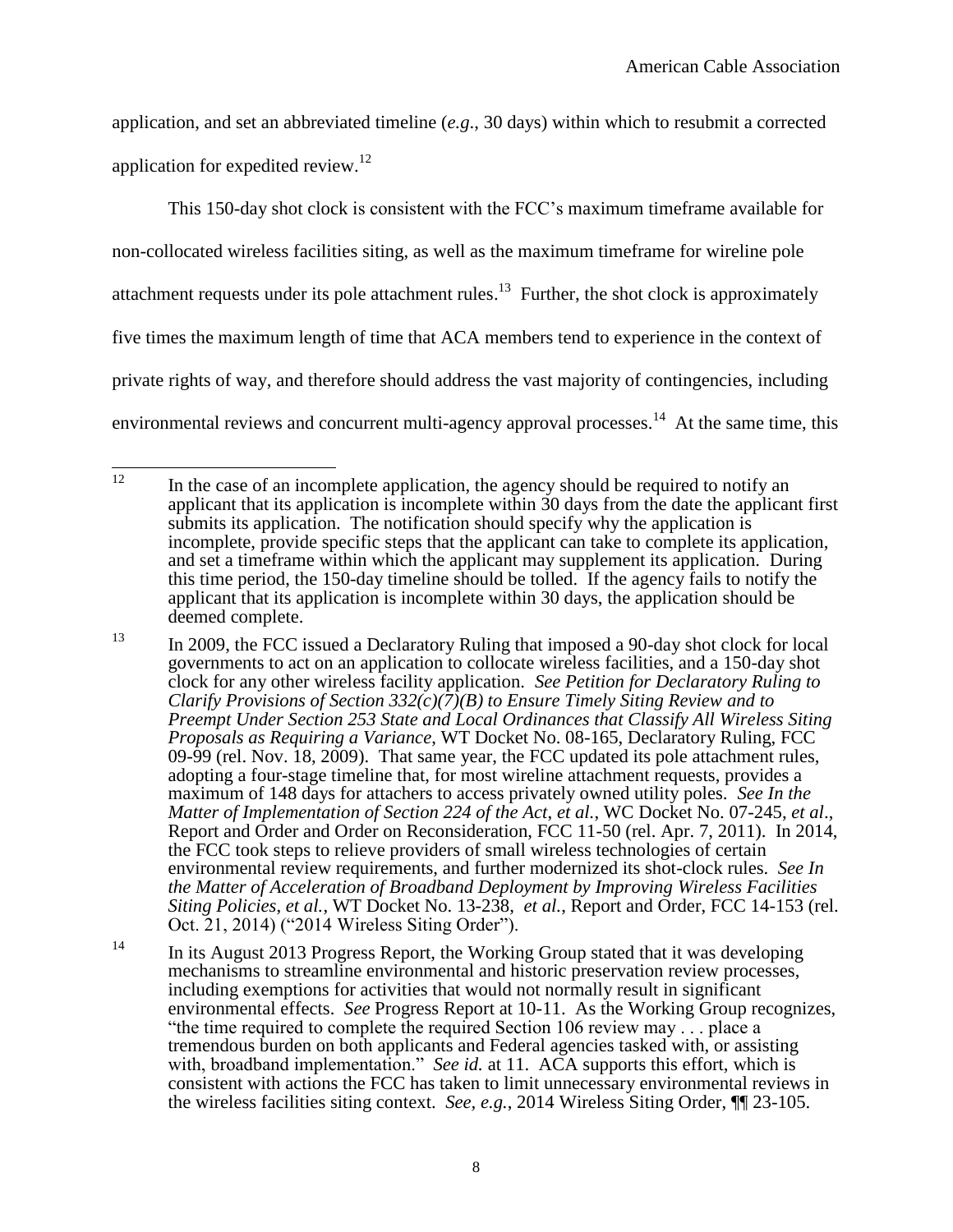shot clock would exert a significant downward pressure on some of the more egregious delays that providers experience when seeking federal government approvals. Therefore, the BOC should recommend that all Executive Branch agencies establish a 150-day shot clock to ensure timely review of applications for access to federal assets.

Finally, to provide greater transparency about the permitting process and compliance with the shot clock, ACA recommends that: (1) each agency report annually to NTIA on the average time required during the previous year to process permits for access to federal assets, and then NTIA post this information on its website; and (2) NTIA maintain on a page on its website an up-to-date list of all dedicated points of contact at each agency and a compilation of each agency's "time to permit" data for the previous year.

### **III. CONCLUSION**

ACA appreciates the efforts that the Executive Branch has taken to identify and eliminate barriers to broadband deployment, but much work remains to be done. In this filing, it has provided two recommendations that would substantially improve the permit approval process. ACA stands ready to work with the BOC as its work continues.